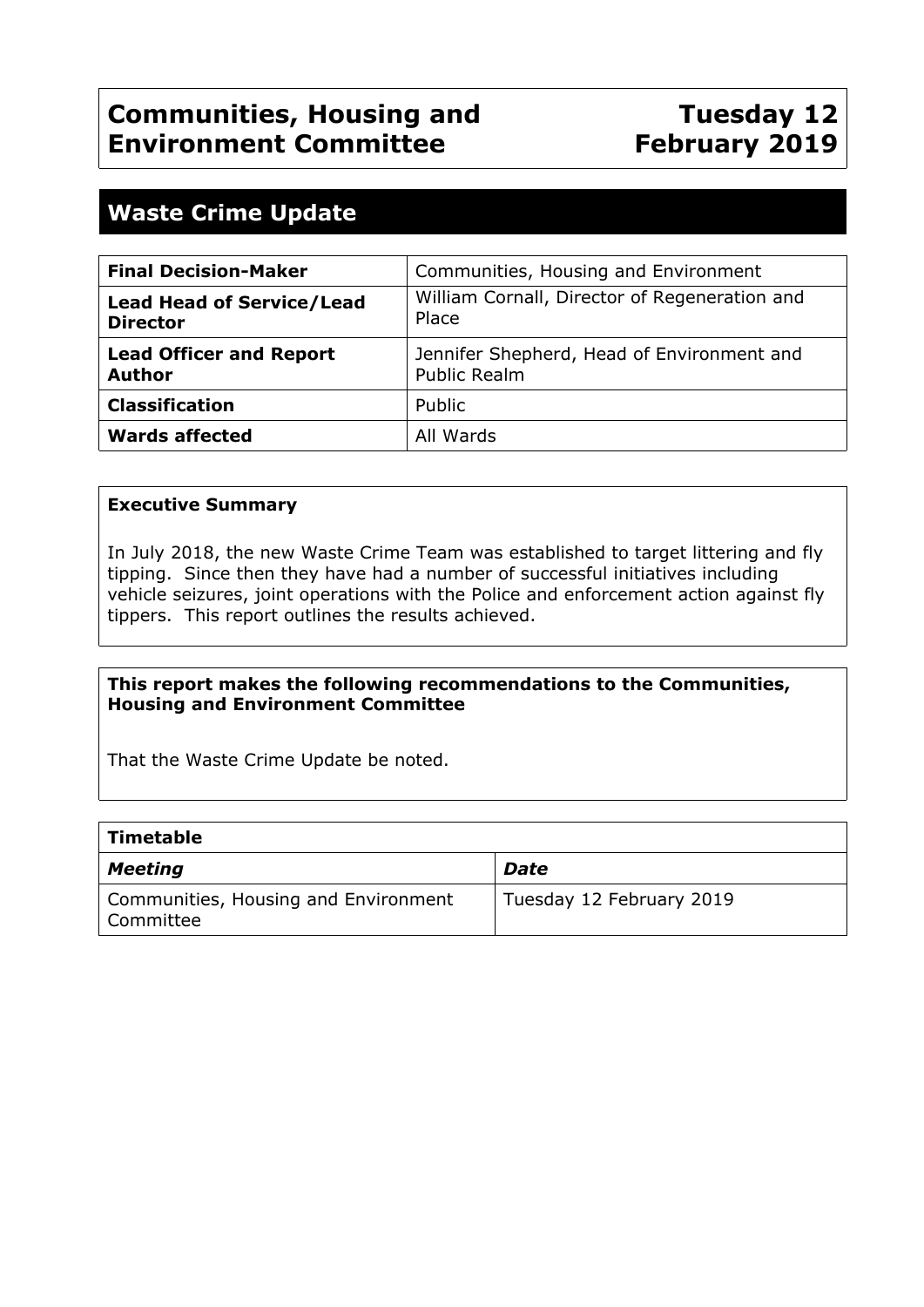# **Waste Crime Update**

#### **1. INTRODUCTION AND BACKGROUND**

- 1.1 In 2018, a new Waste Crime Team was established to tackle waste related crimes across the Borough. The team comprises of a manager, waste crime officer and two street scene enforcement officers and targets littering, fly tipping, duty of care offences and abandoned vehicles.
- 1.2 The Street Scene Enforcement Officer posts were created following the end of the litter enforcement contract in order to provide a visible presence and patrols in littering hotspots to issue Fixed Penalty Notices (FPNs) to offenders.
- 1.3 As well as investigating evidence relating to fly tippers, the team have also taken a proactive approach carrying out joint operations with other agencies including the Police and HMRC.
- 1.4 A Waste Crime Response Team has also been created within Street Cleansing and works more closely with the waste crime team on fly tipping removal. This enable evidence to be captured in a single visit and for the waste to be removed more swiftly.
- 1.5 The penalties issued by the team vary according to the level of the offence:
	- Fly tipping  $-$  for a first offence, where the waste dumped is relatively small, a £400 Fixed Penalty Notice is usually issued. However for larger or repeated offences, or if an FPN is not paid, a prosecution will be pursed through the Courts. This can result in an unlimited fine and up to 5 years imprisonment. However the Council only retains the value of any FPNs paid as court fines are retained by the Treasury, although the Council the Council can seek repayment for both the Client and Legal costs of prosecuting offenders and can request compensation for cleanup costs incurred. In addition to the fine, the Council also has the ability to seize the

offenders vehicle, and if not claimed may sell or crush the vehicle.

- Littering littering can include a single item e.g. cigarette end, up to a couple of black sacks. Generally for littering a £120 FPN is issued, however this reduces to £90 if paid within 14 days. Unpaid FPNs are pursued through the Courts.
- Duty of Care the collection and transport of all waste, whether from a household or business, requires Duty of Care paperwork to show who owns the waste, who is transporting it and where it is going. Where a business or householder is unable to produce a Duty of Care either for their waste or if they are the waste carrier, a £300 FPN can be issued.
- 1.6 Since the start of the team we have invested over £3,000 on new covert cameras and have deployed these continuously with some positive results. We are about to invest a further £10,000 on additional cameras by the end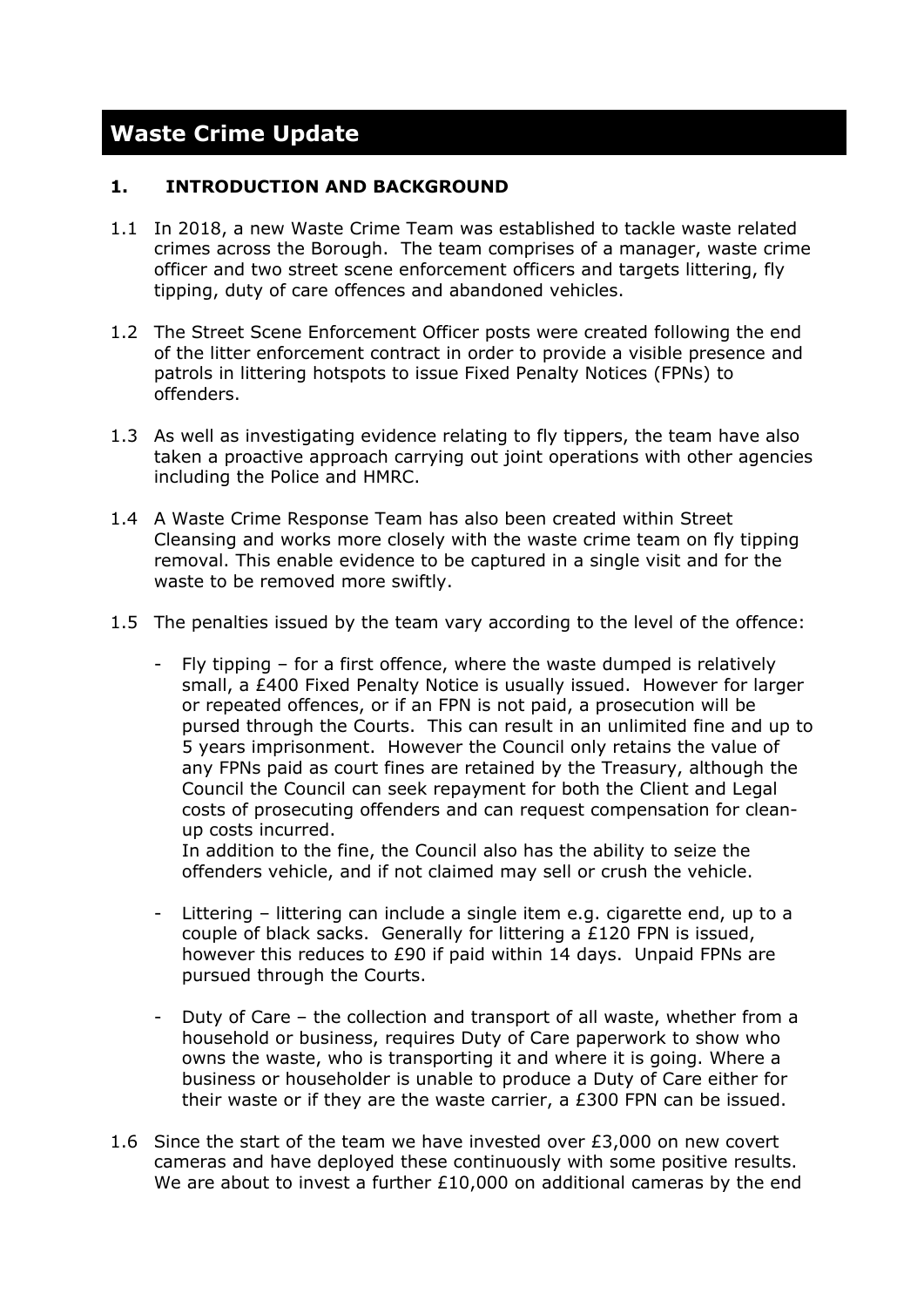of the financial year including ANPR and covert cameras as well as purchasing new fly tipping and littering signage.

#### **RESULTS**

1.7 Since July 2018, the team have achieved the following results:

| <b>Offence</b>          | <b>Number</b> | <b>Value</b> |
|-------------------------|---------------|--------------|
| Fly tipping             |               | £3,600       |
| Littering               | 450           | £40,500      |
| Dog Fouling             | 3             | £240         |
| Duty of Care            | 22            | £6,600       |
| <b>Other Waste FPNs</b> | 34            | £10,200      |

- 1.8 Following the team's launch of the Vehicle Seizure Policy, four vehicles have been seized in relation to waste carrier offences and three vehicles have been crushed or sold due to fly tipping offences.
- 1.9 So far 16 joint operations have been carried out with the Police resulting in over 60 vehicles being stopped and checked, 6 vehicle seizures and a number of the Duty of Care FPNs issued. The success of this initiative has also resulted in a "Day of Action" being carried out across Kent with a number of arrests and FPNs issued. It is planned to continue these joint operations throughout 2019 as both agencies have seen the combined benefits.
- 1.10 In addition, the team have investigated 279 reports of abandoned vehicles which has resulted in 43 vehicles being removed.
- 1.11 The Street Scene Enforcement Officers have issued the highest amount of FPNs, however have only received 6 complaints. Following these complaints the body-worn camera footage was reviewed and the conduct of the officers was found to be appropriate. In all instances the FPNs were paid.
- 1.12 Since July 2018, over £60,000 worth of FPNs have been issued by the team which contributes to their funding. The payment rate is currently around 70% with unpaid FPNs being pursued through the Courts. There are a number of investigations currently underway which are likely to result in prosecutions being sought.
- 1.13 The team have also supported the Waste Team with the enforcement of household waste issues including the issuing of Section 46 Notices, Community Protection Warnings and Notices where waste in communal bin stores is not being managed appropriately. This enforcement action is taken against managing agents and housing trusts and has a high level of success in ensuring waste does not accumulate. This is demonstrated by over 79 Section 46 Notices being issued but only 31 Community Protection Warnings and 4 of these leading to Community Protection Warnings.

#### **NEXT STEPS**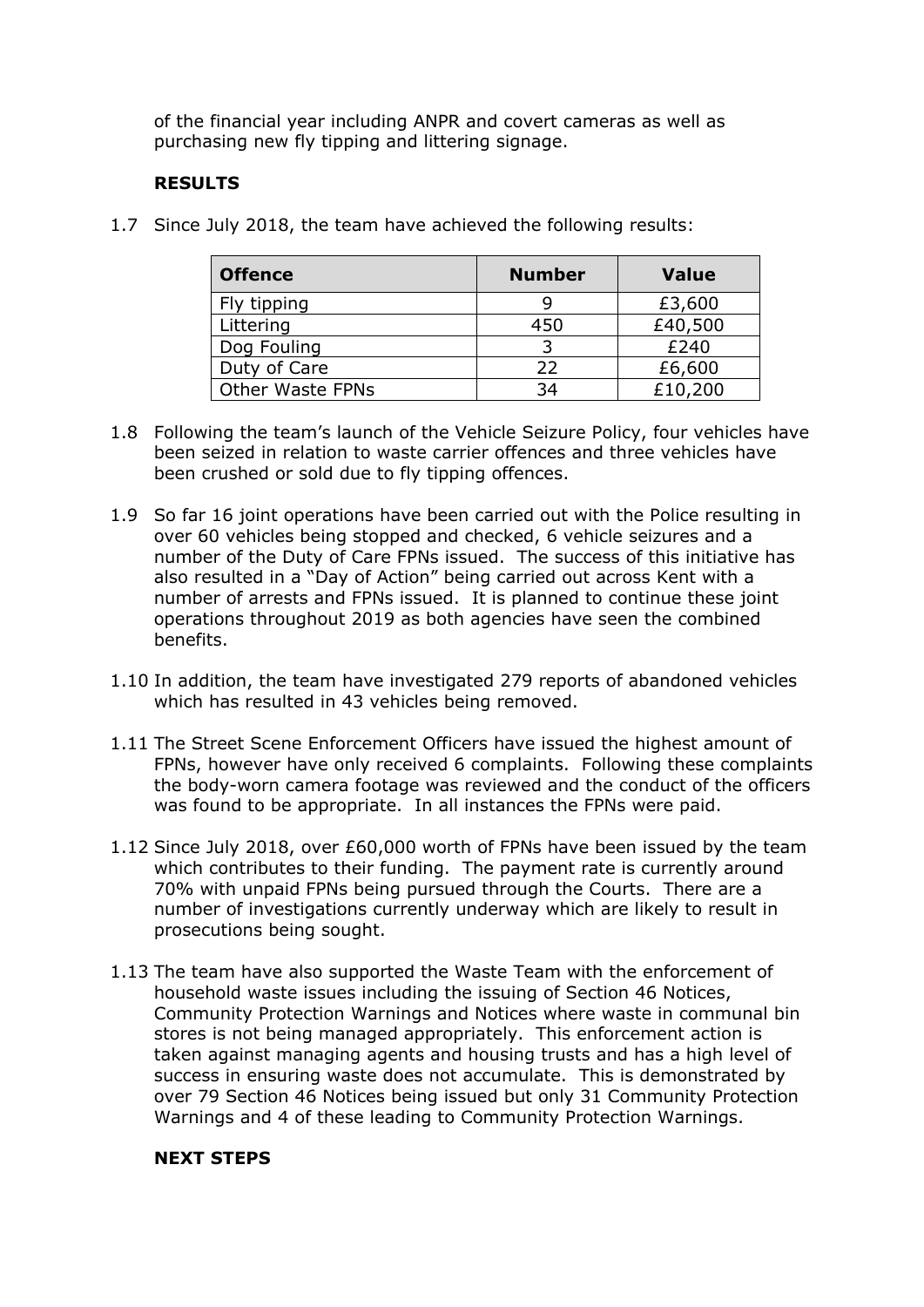- 1.14 The team have been working on the new legislation for Littering from Vehicles which came into force last year. Unlike other waste crime offences this is a civil offence rather than criminal and therefore the processes are very different. The offence is dealt with by a Penalty Charge Notice (PCN) in a similar way as parking offences. This has required significant work to get processes in place and the arrangements for a secure connection to the DVLA are currently being set up.
- 1.15 The 18 month trial of the in-house Street Scene Enforcement Officers is due to continue until December 2019 and will be reviewed again in September 2019.

#### **2. AVAILABLE OPTIONS**

2.1 This report is for noting only.

#### **3. RISK**

3.1 This report is presented for information only and has no risk management implications.

#### **4. CONSULTATION RESULTS AND PREVIOUS COMMITTEE FEEDBACK**

4.1 The contents of this report outline the results of the decision made by the Communities, Housing and Environment Committee in October 2017 to invest in the waste crime team. The Committee agreed that litter enforcement should be carried out in-house on an 18-month trial.

#### **5. NEXT STEPS: COMMUNICATION AND IMPLEMENTATION OF THE DECISION**

5.1 The successes identified in this report targeting waste crime will continue to be promoted through social media to deter these illegal activities.

#### **6. CROSS-CUTTING ISSUES AND IMPLICATIONS**

| <b>Issue</b>                                    | <b>Implications</b>                                                                                                                         | Sign-off                                      |
|-------------------------------------------------|---------------------------------------------------------------------------------------------------------------------------------------------|-----------------------------------------------|
| <b>Impact on Corporate</b><br><b>Priorities</b> | The success and continued<br>delivery of the Waste Crime<br>Team supports the Council<br>priority for a "Clean, Green and<br>Safe Borough." | Head of<br>Environment<br>and Public<br>Realm |
| <b>Risk Management</b>                          | The report is for information<br>only.                                                                                                      | Head of<br>Environment<br>and Public          |